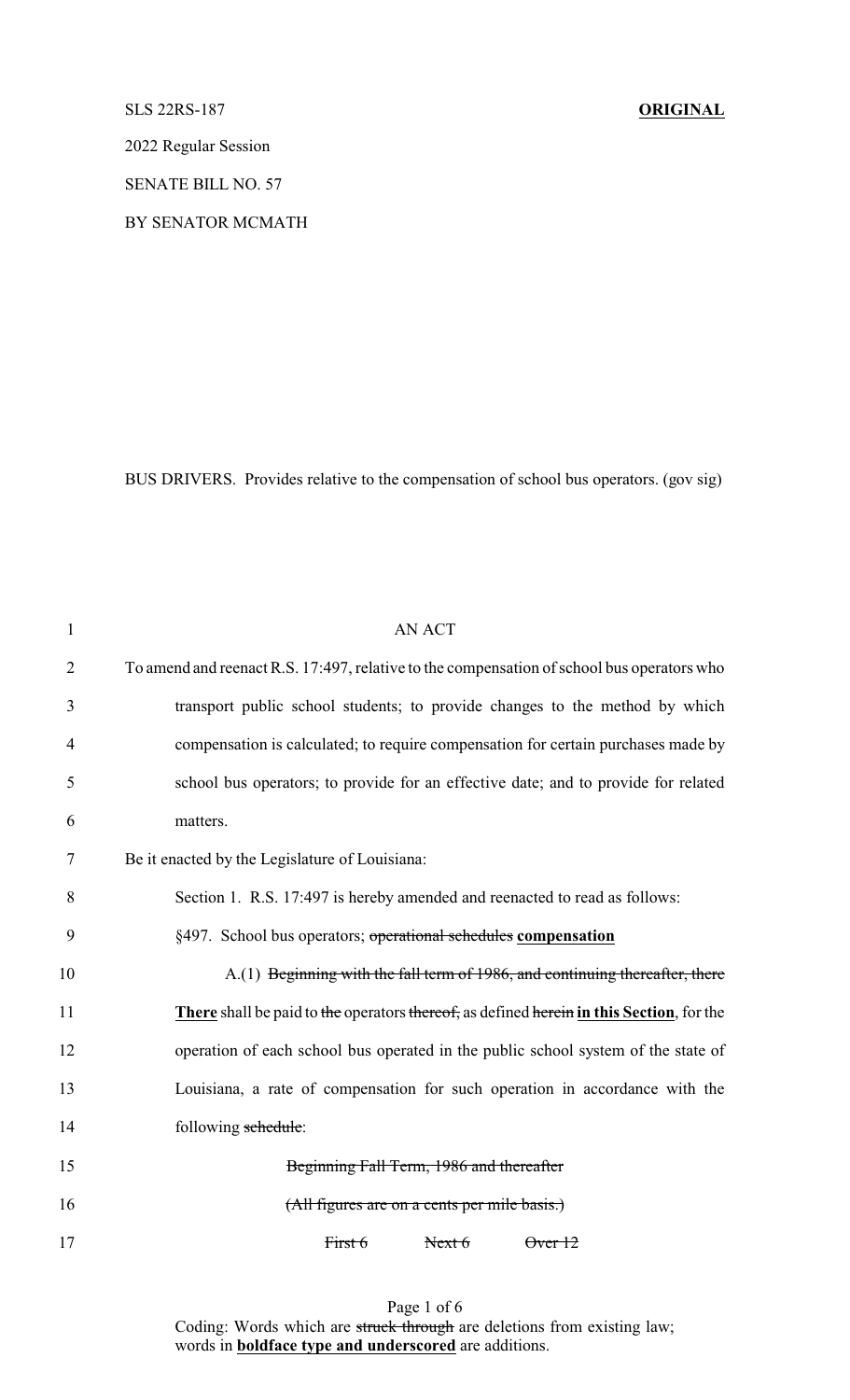| $\mathbf{1}$   |                                                                                | Miles            |                  | <b>Miles</b>     |                  | Miles            |                  |  |
|----------------|--------------------------------------------------------------------------------|------------------|------------------|------------------|------------------|------------------|------------------|--|
| $\overline{2}$ | Length of bus                                                                  | $0-6.0$          |                  | $6.1 - 12.0$     |                  | $12.0$ Plus      |                  |  |
| 3              | 39 feet or more                                                                | 117.80           |                  | 107.08           |                  | 80.29            |                  |  |
| 4              | 38 feet or more,                                                               |                  |                  |                  |                  |                  |                  |  |
| 5              | but less than 39 feet                                                          |                  | H2.44            |                  | 101.72           |                  | 80.29            |  |
| 6              | 34 feet or more,                                                               |                  |                  |                  |                  |                  |                  |  |
| 7              | but less than 38 feet                                                          |                  | 107.08           |                  | 96.36            |                  | 80.29            |  |
| 8              | 28 feet or more,                                                               |                  |                  |                  |                  |                  |                  |  |
| 9              | but less than 34 feet                                                          |                  | 101.72           |                  | <del>91.01</del> |                  | <del>74.94</del> |  |
| 10             | 26 feet or more,                                                               |                  |                  |                  |                  |                  |                  |  |
| 11             | but less than 28 feet                                                          |                  | 96.36            |                  | 85.66            |                  | <del>74.94</del> |  |
| 12             | 23 feet or more,                                                               |                  |                  |                  |                  |                  |                  |  |
| 13             | but less than 26 feet                                                          |                  | 91.01            |                  | 80.30            |                  | <del>74.94</del> |  |
| 14             | 21 feet or more,                                                               |                  |                  |                  |                  |                  |                  |  |
| 15             | but less than 23 feet                                                          |                  | 85.66            |                  | 74.94            |                  | <del>69.59</del> |  |
| 16             | 19 feet or more,                                                               |                  |                  |                  |                  |                  |                  |  |
| 17             | but less than 21 feet                                                          |                  | 80.30            |                  | 69.59            |                  | 64.25            |  |
| 18             | 17 feet or more,                                                               |                  |                  |                  |                  |                  |                  |  |
| 19             | but less than 19 feet                                                          |                  | 80.30            |                  | 64.25            |                  | 58.89            |  |
| 20             | 14 feet or more,                                                               |                  |                  |                  |                  |                  |                  |  |
| 21             | but less than 17 feet                                                          |                  | <del>53.54</del> |                  | 48.17            |                  | 37.47            |  |
| 22             | Less than 14 feet                                                              |                  |                  |                  |                  |                  |                  |  |
| 23             | buses, station wagons,                                                         |                  |                  |                  |                  |                  |                  |  |
| 24             | and carryalls                                                                  | <del>53.54</del> |                  | <del>48.17</del> |                  | <del>37.47</del> |                  |  |
| 25             | (a) For buses with a manufacturer's rated capacity of forty-eight              |                  |                  |                  |                  |                  |                  |  |
| 26             | passengers or fewer, the minimum operational pay rate is \$1.4683 per mile of  |                  |                  |                  |                  |                  |                  |  |
| 27             | paid mileage.                                                                  |                  |                  |                  |                  |                  |                  |  |
| 28             | (b) For buses with a manufacturer's rated capacity of greater than forty-      |                  |                  |                  |                  |                  |                  |  |
| 29             | eight passengers, the minimum operational pay rate is \$1.756 per mile of paid |                  |                  |                  |                  |                  |                  |  |

Page 2 of 6 Coding: Words which are struck through are deletions from existing law; words in **boldface type and underscored** are additions.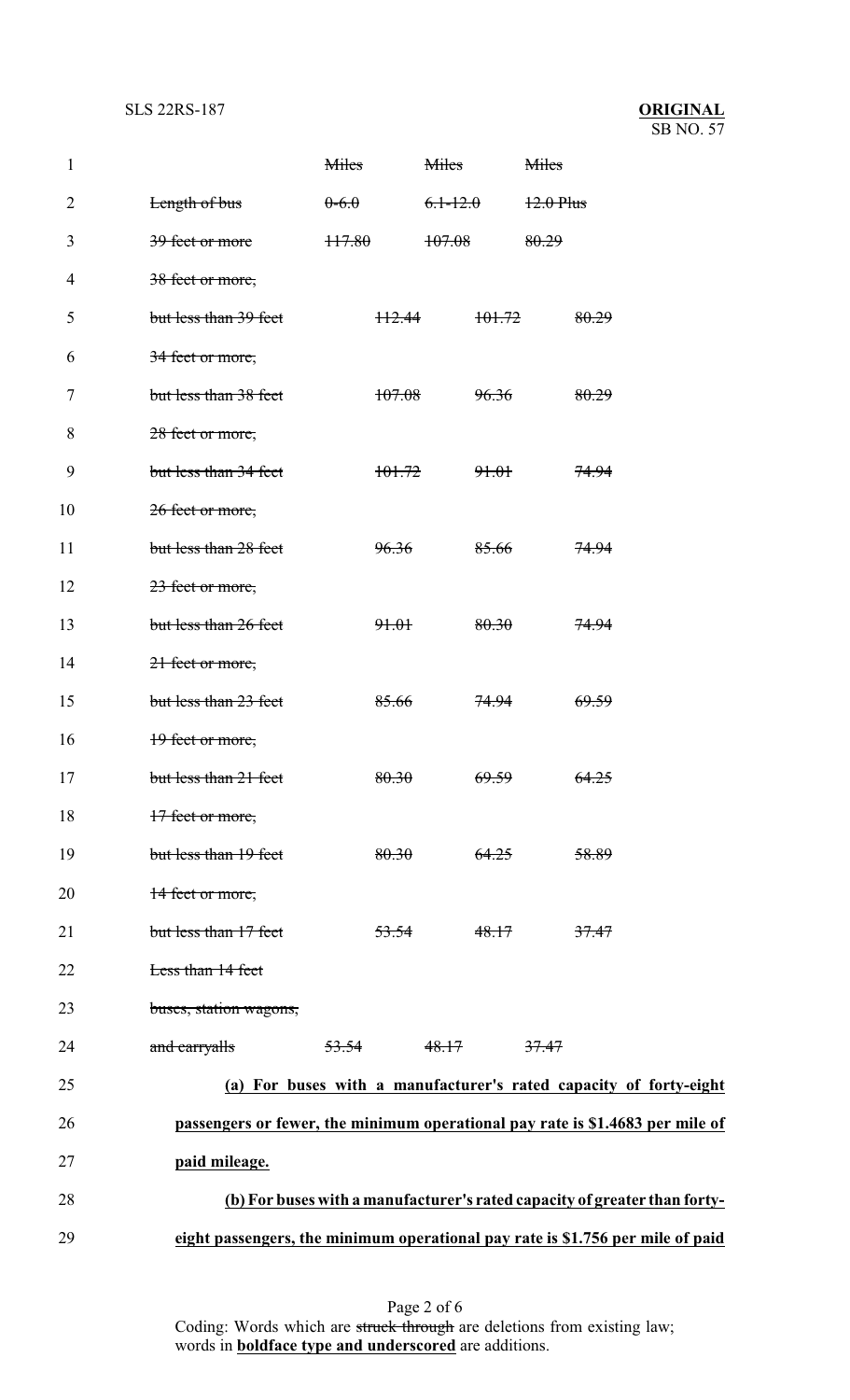| 1              | mileage.                                                                                        |
|----------------|-------------------------------------------------------------------------------------------------|
| $\overline{2}$ | (2) For buses equipped with lift and mobility device securement systems,                        |
| 3              | the manufacturer's rated capacity shall be determined by the rated capacity of                  |
| 4              | a bus of equal length that is designed to transport only ambulatory passengers.                 |
| 5              | $\left(\frac{2}{2}\right)$ (3)(a) The compensation, as computed in accordance with the schedule |
| 6              | contained in this Section shall be paid for a minimum of the number of days of                  |
| $\tau$         | actual operation, but not less than one hundred eighty days, during the nine-month              |
| 8              | official school year adopted by the public school governing authority, and for the              |
| 9              | number of days of actual operation for any the summer semester, if applicable.                  |
| 10             | (b) Each public school governing authority shall establish supplemental                         |
| 11             | payments for individual operators who are required by the governing authority                   |
| 12             | to purchase any of the following equipment:                                                     |
| 13             | (i) Lift mechanisms, wheelchair or other mobility securement devices,                           |
| 14             | occupant restraints, cleaning supplies, or other equipment required exclusively                 |
| 15             | for transporting students with disabilities.                                                    |
| 16             | (ii) Air-conditioning equipment.                                                                |
| 17             | (3) The State Board of Elementary and Secondary Education by rule shall                         |
| 18             | establish the method to be used for computing bus length for purposes of this                   |
| 19             | Section. The method established by the board shall be uniformly applicable to each              |
| 20             | city and parish school system and such method shall be used by a city or parish                 |
| 21             | school board to the exclusion of all others.                                                    |
| 22             | B. The term "operator" as used in this Section shall mean any individual,                       |
| 23             | parish, or city school board or public school governing authority who owns and                  |
| 24             | is responsible for the operation, maintenance, and replacement of a school bus                  |
| 25             | operated in the public schools of the state, including state universities, colleges, and        |
| 26             | junior colleges.                                                                                |
| 27             | C. The term "mileage one-way" "paid mileage" as used in this Section shall                      |
| 28             | mean the distance the bus travels after picking up its first child and student until it         |
| 29             | reaches the final student discharge destination or school of said route or routes each          |

Page 3 of 6 Coding: Words which are struck through are deletions from existing law; words in **boldface type and underscored** are additions.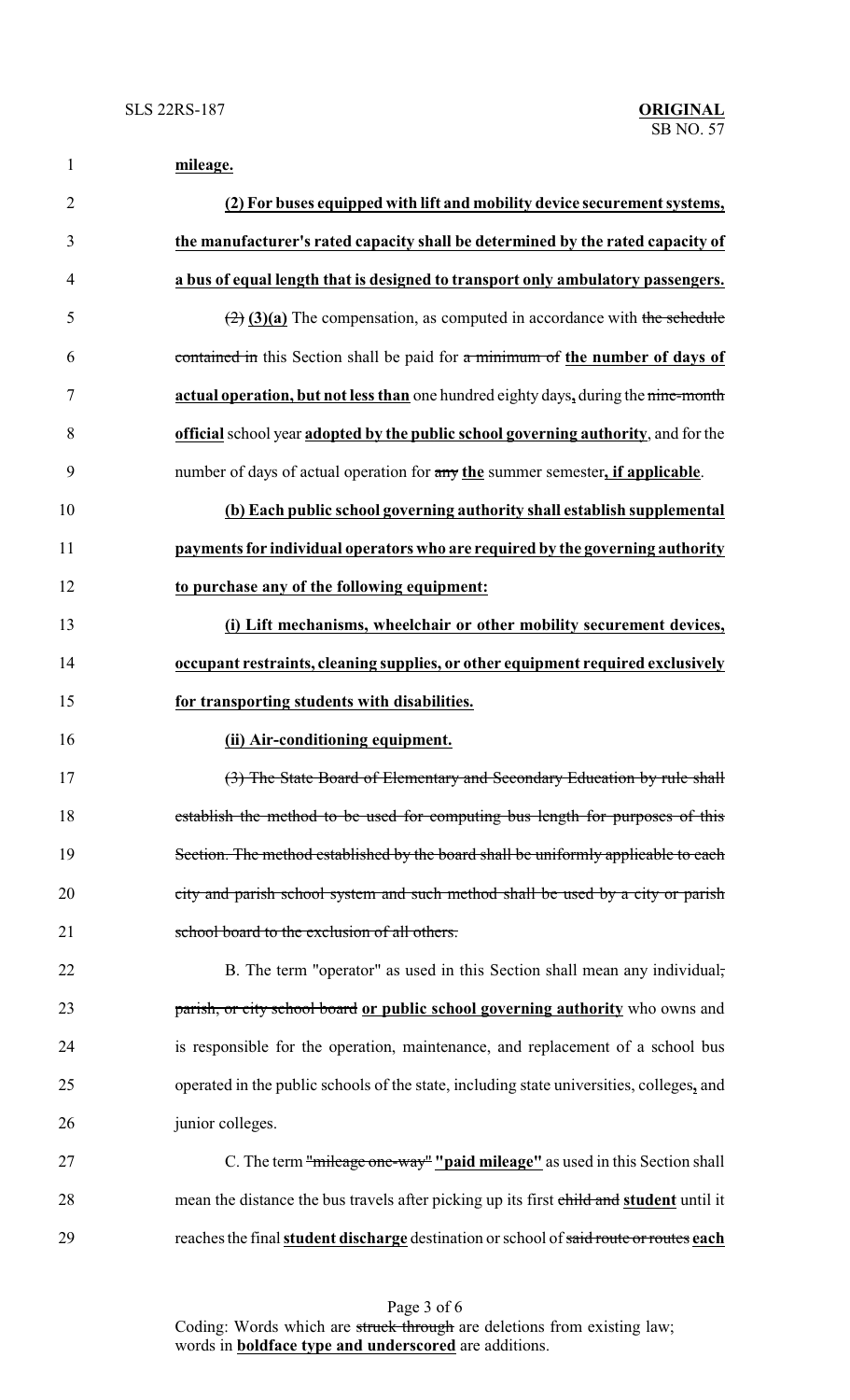**morning and afternoon route** officiallydesignated byeach school board **the public school governing authority**.

 D.(1) Each school board **public school governing authority** shall designate the size of the bus to be used on each official regular school bus route. When an operator deems it necessary to purchase a bus, either new or used for not more than five years from the date of manufacture, of the designated size to be used on an official regular school bus route, he shall obtain the approval for the purchase by the school board **public school governing authority** or its duly designated officer or agent. After purchasing a new or used bus not more than five years old, so **an** 10 approved **bus**, no operator shall be penalized as a result of the change by the school **board public school governing authority** in the designated size of the bus or the length of the route within a five-year **seven-year** period**.** following such purchase of a bus. However, the period shall be seven years for those operators who purchase a 14 new bus after July 1, 1985.

 (2) No city or parish school board **public school governing authority** shall approve the purchase by an operator of a used bus when the sole purpose of such purchase is to extend the protected period against penalty provided for in this Subsection.

19 (3) The distribution of state funds for school transportation to the city and parish school boards **public school governing authority** shall include any costs incurred byschool boards **the public school governing authority** in complyingwith 22 these provisions.

 E. Beginning with the first pay period commencing on or after January 1, 1965, any parish or city school system **public school governing authority** exempt from the provisions of R.S. 17:496 shall participate in this Section in the same manner as other parish and city school systems **public school governing authorities**.

 F.(1) When funds become available, and continuing thereafter, there shall be **paid to the operators thereof, as defined herein, for the operation of each school bus** 

> Page 4 of 6 Coding: Words which are struck through are deletions from existing law; words in **boldface type and underscored** are additions.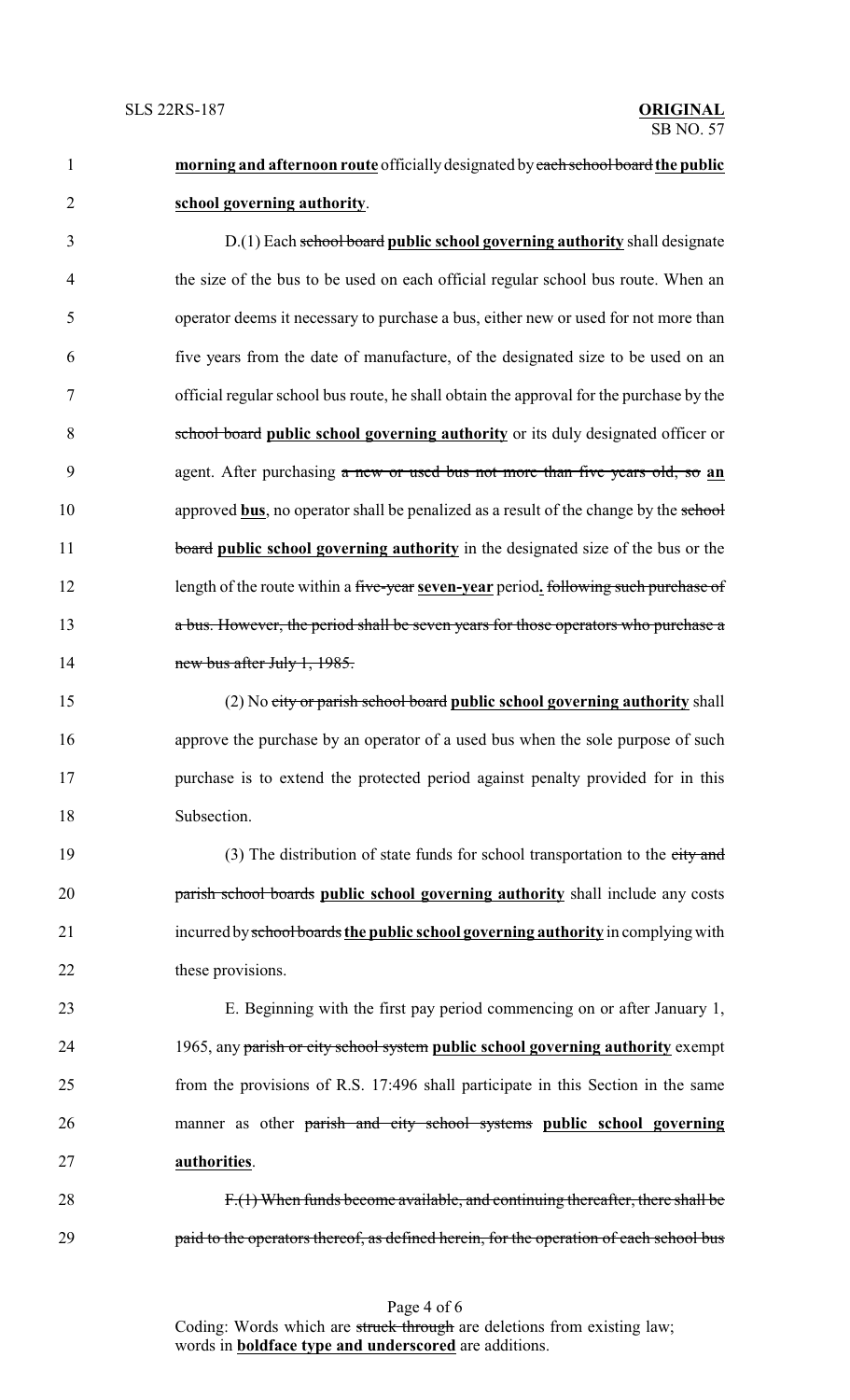| $\mathbf{1}$ | operated in the public school system of the state of Louisiana, a rate of compensation        |                   |  |  |  |  |  |
|--------------|-----------------------------------------------------------------------------------------------|-------------------|--|--|--|--|--|
| 2            | for such operation in accordance with the following schedule:                                 |                   |  |  |  |  |  |
| 3            | Beginning Fall Term, 1986 and Thereafter                                                      |                   |  |  |  |  |  |
| 4            | <b>Length of bus</b>                                                                          | Cents per mile    |  |  |  |  |  |
| 5            | <del>39 feet or more</del>                                                                    | H7.80             |  |  |  |  |  |
| 6            | 38 feet or more, but less than 39 feet                                                        | H <sub>2.44</sub> |  |  |  |  |  |
| 7            | 34 feet or more, but less than 38 feet                                                        | 107.08            |  |  |  |  |  |
| 8            | 28 feet or more, but less than 34 feet                                                        | 101.72            |  |  |  |  |  |
| 9            | 26 feet or more, but less than 28 feet                                                        | 96.36             |  |  |  |  |  |
| 10           | 23 feet or more, but less than 26 feet                                                        | <del>91.01</del>  |  |  |  |  |  |
| 11           | 21 feet or more, but less than 23 feet                                                        | 85.66             |  |  |  |  |  |
| 12           | 19 feet or more, but less than 21 feet                                                        | 80.30             |  |  |  |  |  |
| 13           | 17 feet or more, but less than 19 feet                                                        | 80.30             |  |  |  |  |  |
| 14           | 14 feet or more, but less than 17 feet                                                        | 53.54             |  |  |  |  |  |
| 15           | Less than 14 feet buses, station wagons, and carryalls                                        | 53.54             |  |  |  |  |  |
| 16           | (2) The compensation, as computed in accordance with the schedules                            |                   |  |  |  |  |  |
| 17           | contained in this Section, shall be paid for a minimum of one hundred eighty days             |                   |  |  |  |  |  |
| 18           | during the nine-month school year, and for the number of days of actual operation             |                   |  |  |  |  |  |
| 19           | for any summer semester. However, until funds become available, payment shall be              |                   |  |  |  |  |  |
| 20           | made as provided in Subsection A of this Section.                                             |                   |  |  |  |  |  |
| 21           | Section 2. Implementation of this Act shall begin with the 2022-2023 school year.             |                   |  |  |  |  |  |
| 22           | Section 3. This Act shall become effective upon signature by the governor or, if not          |                   |  |  |  |  |  |
| 23           | signed by the governor, upon expiration of the time for bills to become law without signature |                   |  |  |  |  |  |
| 24           | by the governor, as provided by Article III, Section 18 of the Constitution of Louisiana. If  |                   |  |  |  |  |  |
| 25           | vetoed by the governor and subsequently approved by the legislature, this Act shall become    |                   |  |  |  |  |  |
| 26           | effective on the day following such approval.                                                 |                   |  |  |  |  |  |
|              |                                                                                               |                   |  |  |  |  |  |